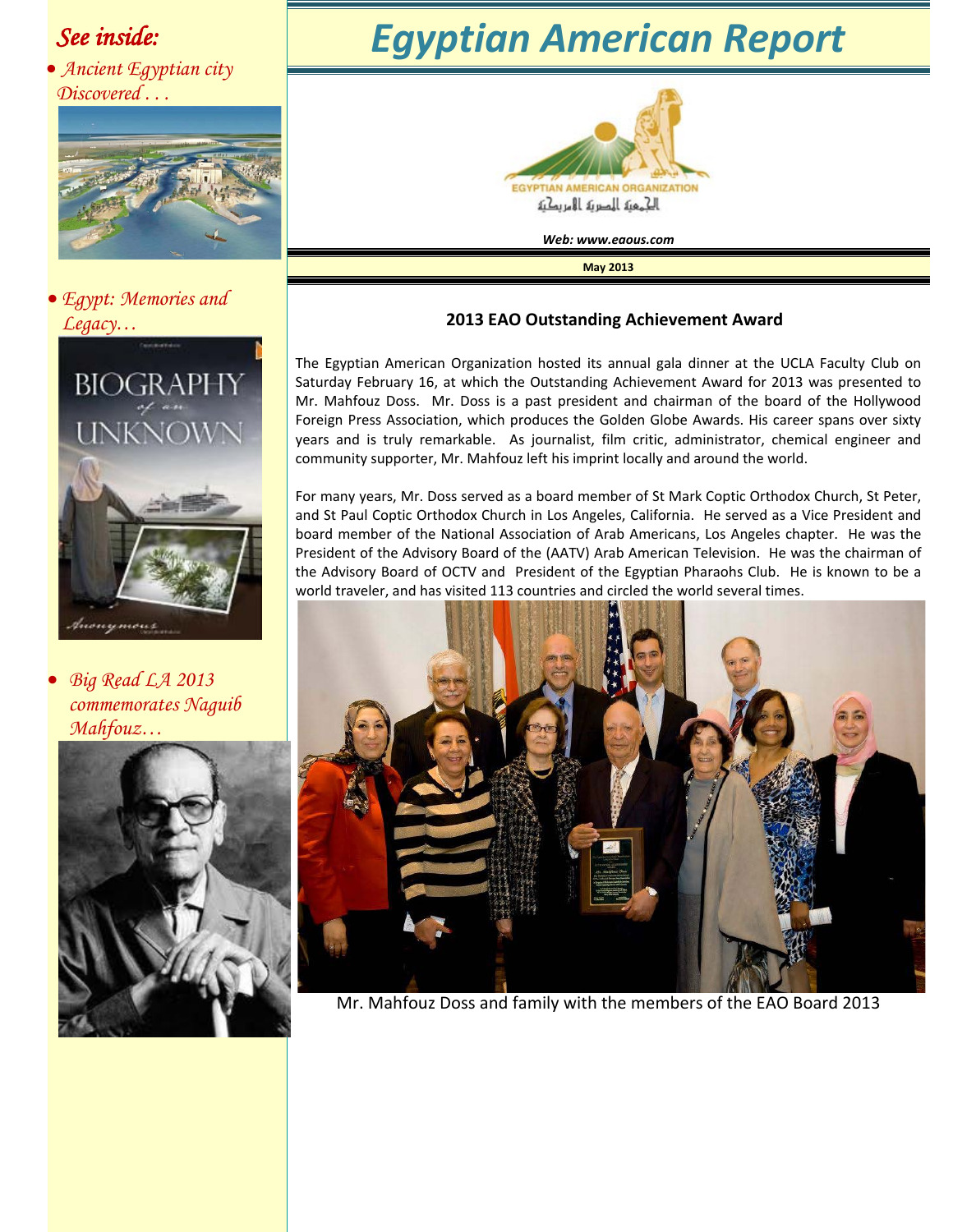

### *Ancient "Mythical" Egyptian City Discovered*

Like the lost city of Antlantis the legendary Egyptian city of Heracleion, rumored as an extraordinarily wealthy port and major center of commerce, had been for ages taken to be simply that—a legend. However while surveying the coast for French warships lost in the  $18<sup>th</sup>$  century battle of the Nile, scientists uncovered this lost city sitting nearly 150 feet underwater near the present day Bay of Aboukir. Believed to have been built around the  $8<sup>th</sup>$  century BC, the port city of Heracleion (also named Thonis in some of the few ancient manuscripts remaining describing it) had a strategic location at the intersection of the Nile and the Mediterranean. The many marvels that archeologists have painstakingly uncovered thus far from the site of ancient Haracleion merely scratch the surface of what may still lay underneath. Over 64 ships, gold coins, weights for trade transactions, Greek and Egyptian stone inscriptions, dozens of sarcophagi, hundreds of god statues, and over 700 ship anchors have so far been found. Leading the excavation, Dr. Gaddio says they will "probably have to continue working for the next 200 years for Thonis-Heracleion to be fully revealed and understood." More information can be found at: [http://www.franckgoddio.org/projects/sunken](http://www.franckgoddio.org/projects/sunken-civilizations/heracleion.html)[civilizations/heracleion.html](http://www.franckgoddio.org/projects/sunken-civilizations/heracleion.html) .





1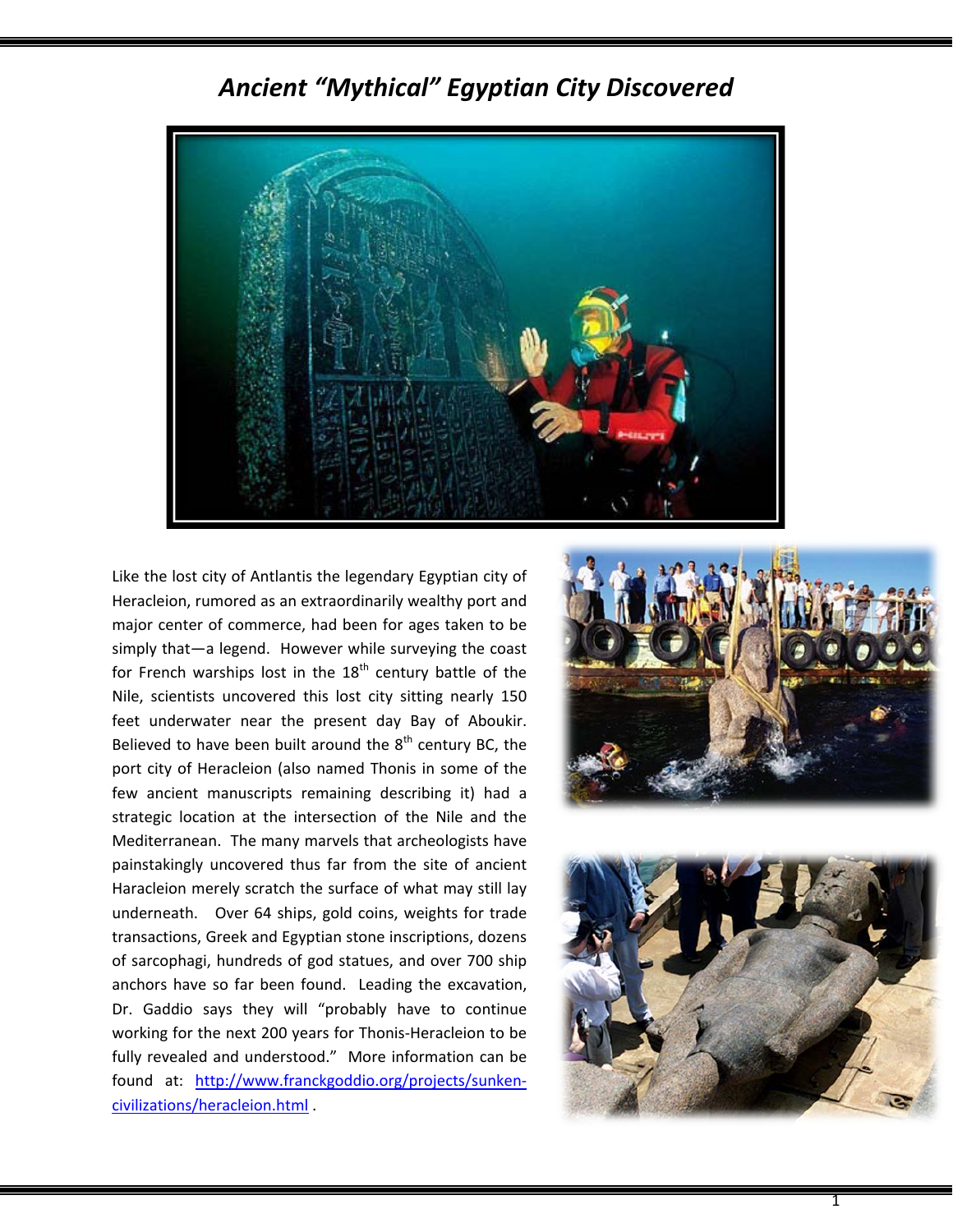## *The Legacy of Living Stories*

On May 12, we are all celebrating the gift of the first of family ties: that of mother and child. Humans are the members of the only species that maintains the ties connecting the offspring to its parents for life. And perhaps that is what makes us human--because, it seems to me, our happiness and our success in this world (and the next?) depend on our love for others, our interest in the things beyond our selfish needs, our commitment to the welfare of larger and larger communities- from that contained in a bubble of comfortable selfidentification, in which we live with our parents and siblings, to the ever -widening spheres of the whole world.

I woke up very early today thinking of my mother. I had slept with the window wide open, and the morning breeze brought in the smell of early summer, with the sun painting on the wall the shadowed dimness of my blinds and curtain. Something in my memory was triggered by this combination of light and warmth, and I saw in my mind's eye her bedroom, with the



Drs. Magda and Mahmoud Bayar and family

windows hugging three walls, bringing in the strong light and sense of openness I always felt when I was in her room. Her morning smile and the soft serenity in this room of lavender soap and feather pillows reassured me that the world was safe.

I think of my mother now and I look back at this sunlit room with three walls of windows and the feathered pillows where her lavender scented head had left a trace of tenderness that I devoured as I hugged her pillow when she was not there. And I miss my Egypt.

Suddenly a sense of responsibility overwhelms me. What have we, here in our incarnation as Americans, given to our children from our inherited sense of family and community? I say *THIS inherited sense* because even in my American skin (and my skin has become American), I am aware of the very uniquely *EGYPTIAN* sense of community that my generation grew up in. What we inherit is not ours, but a trust left in our keeping to pass on to our children. To make them strong. To make them happy. We, mothers of first generation Americans, how do we pass on this inheritance? And I realize that we have only one avenue to recreate the spirit of the world we left behind: we have to pass on the stories. This is how, since Plato's time and even earlier, human history has been recorded and passed down: in narratives of remembrance.

At once, I think of the slim volume written with love and in the spirit of passing on the story of her personal life to her off-spring: Dr. Magda Bayar's *Biography of an Unknown.* The book was enjoyed by members of our community, who read it with sympathetic nostalgia. On April 14, the EAO , in the inviting and interesting environment of the Huntington Library, recognized Dr. Magda Bayar's accomplishment. This celebration of an Egyptian narrative was suitably matched with an award presented to Dr. Ahmed Abdallah for his remarkable photographic Odyssey. In the contributions of these two EAO members, we have examples of the legacy that we are by duty bound to bequeath our children. These legacies bear a message to posterity; they tell them: never forget who you are; take from me the best of the heritage that *you* will strengthen, imbuing it with your Americanness, and pass it on to your Egyptian-American community as it, in turns, feeds and strengthens the larger community to which it belongs.

*by an unknown mother*

#### ~~~~~~~~~~~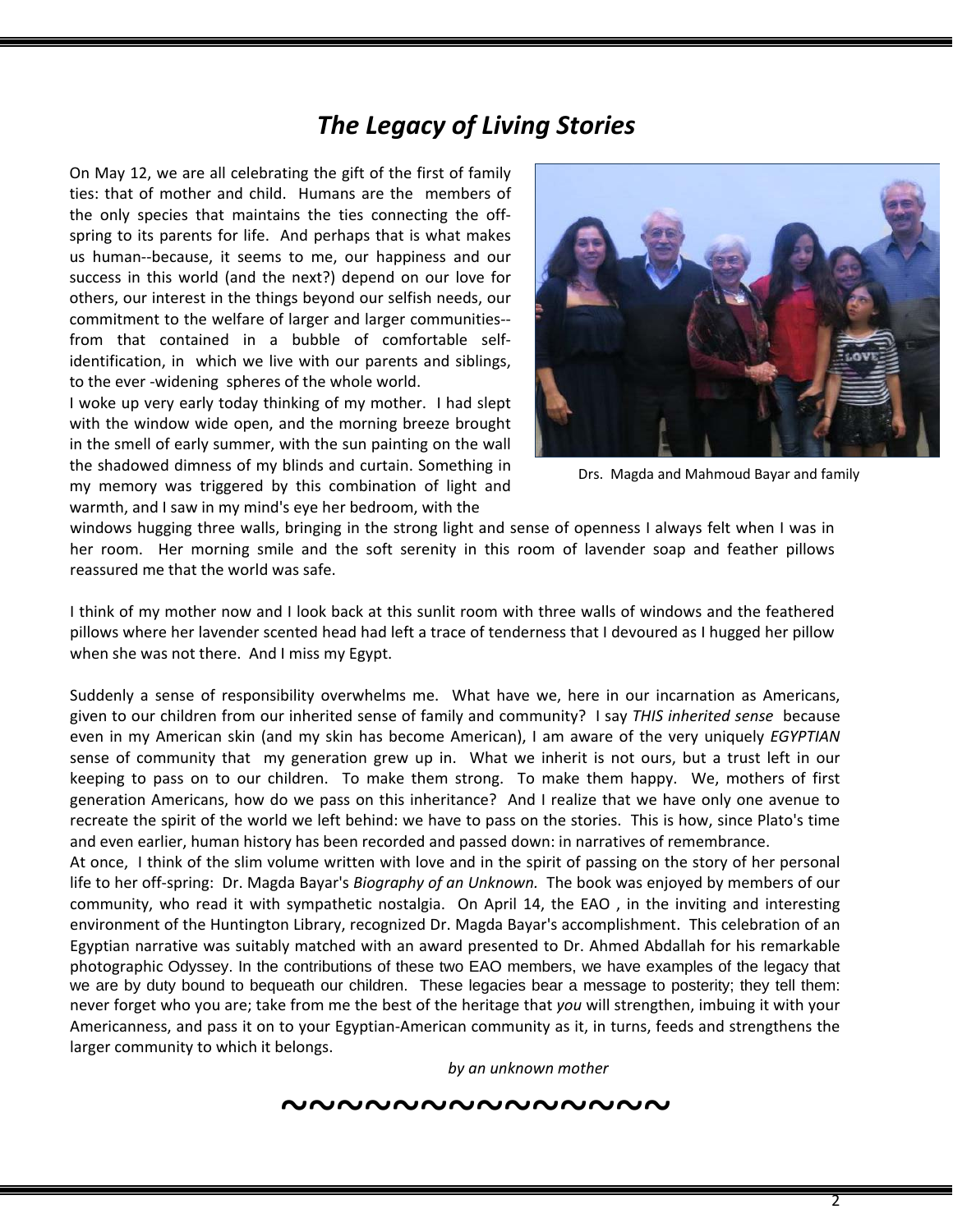## [Huntington Library Trip - April 14, 2013](https://www.facebook.com/media/set/?set=a.355533217891580.1073741825.111369338974637&type=1)

A Day at The Huntington Library exploring literature, photography, art, and touring the magnificent The Huntington Library, Art Collections, and Botanical Gardens in San Marino.





*Dr. Magda El Bayar is the author of a new book entitled Biography of an Unknown, a story that unfolds her life journey from Egypt to America. This odyssey is written as a gift of memories by Dr. Bayar to her children.* 

*You can purchase the book online and download it at www.dorrancebookstore.com and www.amazon.com* 



Dr. Ahmed Abdallah photography Dr. Ahmed Abdallah and family